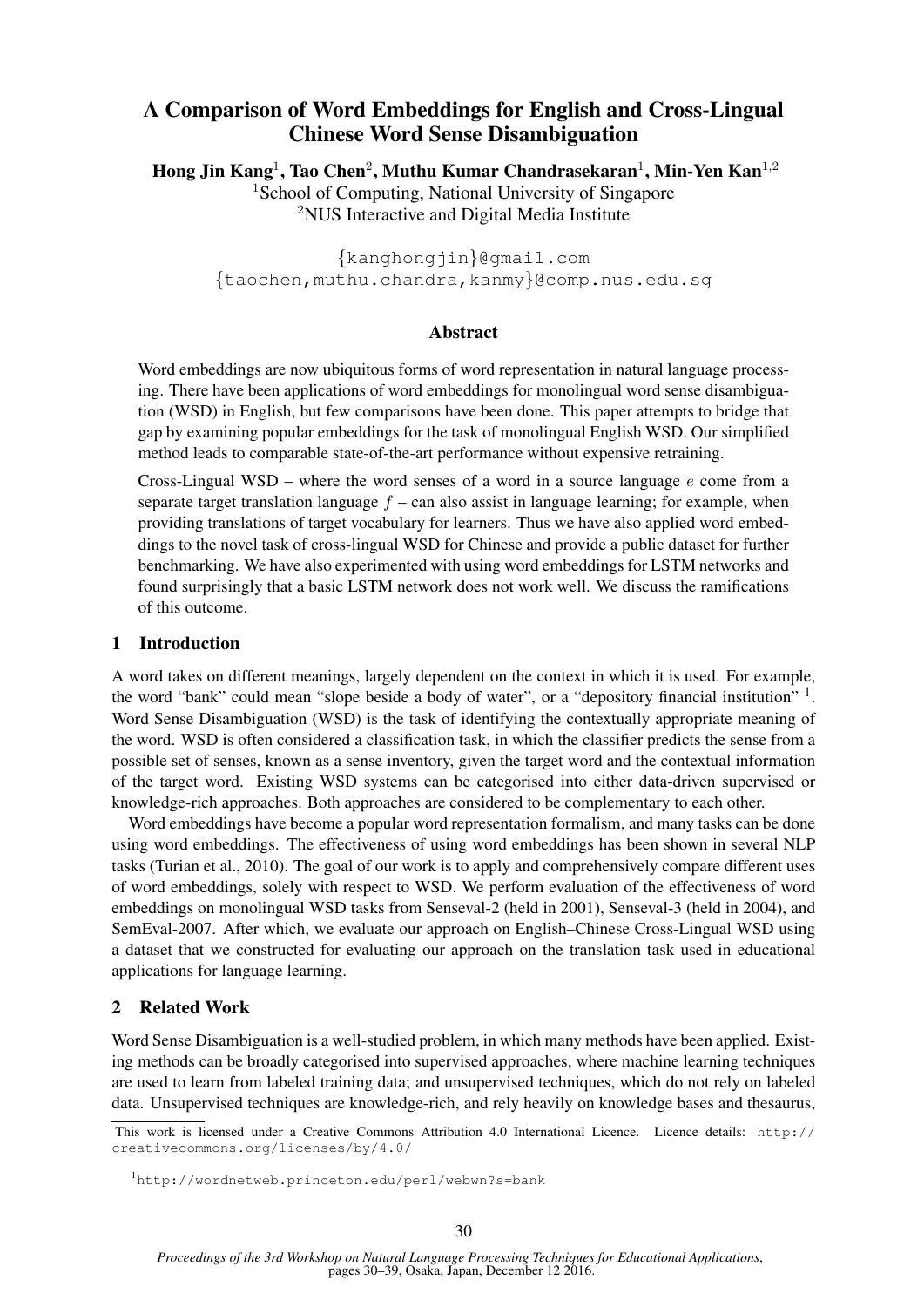such as WordNet (Miller, 1995). It is noted by Navigli (2009) that supervised approaches using memorybased learning and SVM approaches have worked best.

Supervised approaches involve the extraction of features and then classification using machine learning. Zhong and Ng (2010) developed an open-source WSD system, *ItMakesSense* (hereafter, IMS), which was considered the state-of-the-art at the time it was developed. It is a supervised WSD system, which had to be trained prior to use. IMS uses three feature types: 1) individual words in the context surrounding the target word, 2) specific ordered sequences of words appearing at specified offsets from the target word, and 3) Part-Of-Speech tags of the surrounding three words.

Each of the features are binary features, and IMS trains a model for each word. IMS then uses an support vector machine (SVM) for classification. IMS is open-source, provides state-of-the-art performance, and is easy to extend. As such, our work features IMS and extends off of this backbone.

Training data is required to train IMS. We make use of the One-Million Sense-Tagged Instances (Taghipour and Ng, 2015a) dataset, which is the largest dataset we know of for training WSD systems, in training our systems for the All Words tasks.

WSD systems can be evaluated using either fine-grained scoring or coarse-grained scoring. Under fine-grained scoring, every sense is equally distinct from each other, and answers must exactly match. WordNet is often used as the sense inventory for monolingual WSD tasks. However, WordNet is a finegrained resource, and even human annotators have trouble distinguishing between different senses of a word (Edmonds and Kilgarriff, 2002). In contrast, under coarse-grained scoring, similar senses are grouped and treated as a single sense. In some WSD tasks in SemEval, coarse-grained scoring was done in order to deal with the problem of reliably distinguishing fine-grained senses.

#### 2.1 Cross-Lingual Word Sense Disambiguation

Cross-Lingual WSD was, in part, conceived as a further attempt to solve this issue. In Cross-Lingual WSD, the specificity of a sense is determined by its correct translation in another language. The sense inventory is the possible translations of each word in another language. Two instances are said to have the same sense if they map to the same translation in that language. SemEval-2010 (Lefever and Hoste,  $2010$ <sup>2</sup> and SemEval-2013 (Lefever and Hoste, 2013)<sup>3</sup> featured iterations of this task. These tasks featured English nouns as the source words, and word senses as translations in Dutch, French, Italian, Spanish and German.

Traditional WSD approaches are used in Cross-Lingual WSD, although some approaches leverage statistical machine translation (SMT) methods and features from translation. Cross-Lingual WSD involves training by making use of parallel or multilingual corpora. In the Cross-Lingual WSD task in SemEval-2013, the top performing approaches used either classification or SMT approaches.

#### 2.2 WSD with Word Embeddings

In NLP, words can be represented with a distributed representation, such as word embeddings, which encodes words into a low dimensional space. In word embeddings, information about a word is distributed across multiple dimensions, and similar words are expected to be close to each other in the vector space. Examples of word embeddings are Continuous Bag of Words (Mikolov et al., 2013), Collobert & Weston's Embeddings (Collobert and Weston, 2008), and GLoVe (Pennington et al., 2014). We implemented and evaluated the use of word embedding features using these three embeddings in IMS.

An unsupervised approach using word embeddings for WSD is described by Chen (2014). This approach finds representation of senses, instead of words, and computes a context vector which is used during disambiguation.

A different approach is to work on extending existing WSD systems. Turian (2010) suggests that for any existing supervised NLP system, a general way of improving accuracy would be to use unsupervised word representations as additional features. Taghipour (2015b) used C&W embeddings as a starting point and implemented word embeddings as a feature type in IMS. For a specified window, vectors for

<sup>2</sup>http://stel.ub.edu/semeval2010-coref/

<sup>3</sup>https://www.cs.york.ac.uk/semeval-2013/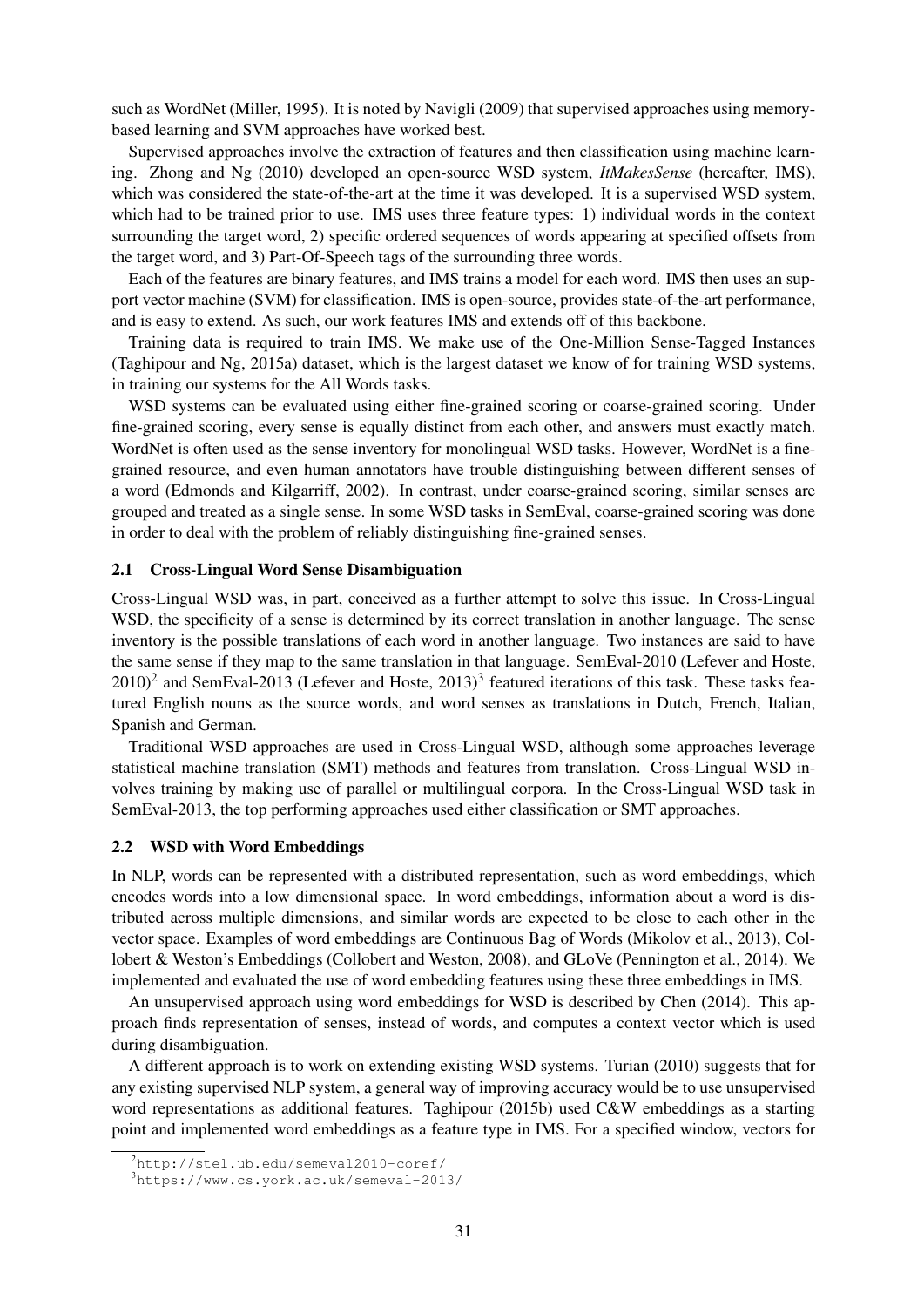the surrounding words in the windows, excluding the target word, are obtained from the embeddings and are concatenated, producing  $d * (w - 1)$  features, where d is the number of dimensions of the vector, and  $w$  is the window size. Each feature is a floating point number, which is the value of the vector in a dimension. We note that (Taghipour and Ng, 2015b) only reported results for C&W embeddings, and did not experiment on other types of word embeddings.

Other supervised approaches using word embeddings include AutoExtend (Rothe and Schütze, 2015), which extended word embeddings to create embeddings for synsets and lexemes. In their work, they also extended IMS, but used their own embeddings. The feature types introduced by this work bear similarities to how Taghipour used word embeddings, but without Taghipour's method of scaling each dimension of the word embeddings.

To conclude, word embeddings have been used in several methods to improve on state-of-the-art results in WSD. However, to date, there has been little work investigating how different word embeddings and parameters affect performance of baseline methods of WSD. As far as we know, there has only been one paper comparing the different word embeddings with the use of basic composition methods in WSD. Iacobacci (2016) performed an evaluation study of different parameters when enhancing an existing supervised WSD system with word embeddings. Iacobacci noted that the integration of Word2Vec (skip-gram) with IMS was consistently helpful and provided the best performance. Iacobacci also noted that the composition methods of average and concatenation produced small gains relative to the other composition strategies introduced. However, Iacobacci did not investigate the use of (Taghipour and Ng, 2015b)'s scaling strategy, which was crucial to improve the performance of IMS.

We also did not find any recent work attempting to integrate modern WSD systems for real-world education usage, and to evaluate the WSD system based on the requirements and suitability for education use. We aim to fill this gap in applied WSD with this work.

#### 3 Methods

As Navigli (2009) noted that supervised approaches have performed best in WSD, we focus on integrating word embeddings in supervised approaches; in specific, we explore the use of word embeddings within the IMS framework. We focus our work on Continuous Bag of Words (CBOW) from Word2Vec, Global Vectors for Word Representation (GloVe) and Collobert & Weston's Embeddings(C&W). The CBOW embeddings were trained over Wikipedia, while the publicly available vectors from GloVe and C&W were used. Word2Vec provides 2 architectures for learning word embeddings, Skip-gram and CBOW. In contrast to Iacobacci (2016) which focused on Skip-gram, we focused our work on CBOW. In our first set of evaluations, we used tasks from Senseval-2 (hereafter SE-2), Senseval-3 (hereafter SE-3) and SemEval-2007 (hereafter SE-2007) to evaluate the performance of our classifiers on monolingual WSD. We do this to first validate that our approach is a sound approach of performing WSD, showing improved or identical scores to state-of-the-art systems in most tasks.

Similar to the work by Taghipour (2015b), we experimented with the use of word embeddings as feature types in IMS. However, we did not just experiment using C&W embeddings, as different word embeddings are known to vary in quality when evaluated on different tasks (Schnabel et al., 2015). We performed evaluation on several tasks. For the Lexical Sample (LS) tasks of SE-2 (Kilgarriff, 2001) and SE-3 (Mihalcea et al., 2004), we evaluated our system using fine-grained scoring. For the All Words (AW) tasks, fine-grained scoring is done for SE-2 (Palmer et al., 2001) and SE-3 (Snyder and Palmer, 2004); both the fine (Pradhan et al., 2007) and coarse-grained were used in (Navigli et al., 2007) AW tasks in SE-2007. In order to evaluate our features on the AW task, we trained IMS and the different combinations of features on the One Million Sense-Tagged corpus (Taghipour and Ng, 2015a).

To compose word vectors, one method (used as a baseline) is to sum up the word vectors of the words in the surrounding context or sentence. We primarily experimented on this method of composition, due to its good performance and short training time. For this, every word vector for every lemma in the sentence (exclusive of the target word) was summed into a context vector, resulting in d features. Stopwords and punctuation are discarded. In Turian's (2010) work, two hyperparameters — the capacity (number of dimensions) and size of the word embeddings — were tuned in his experiments. We follow his protocol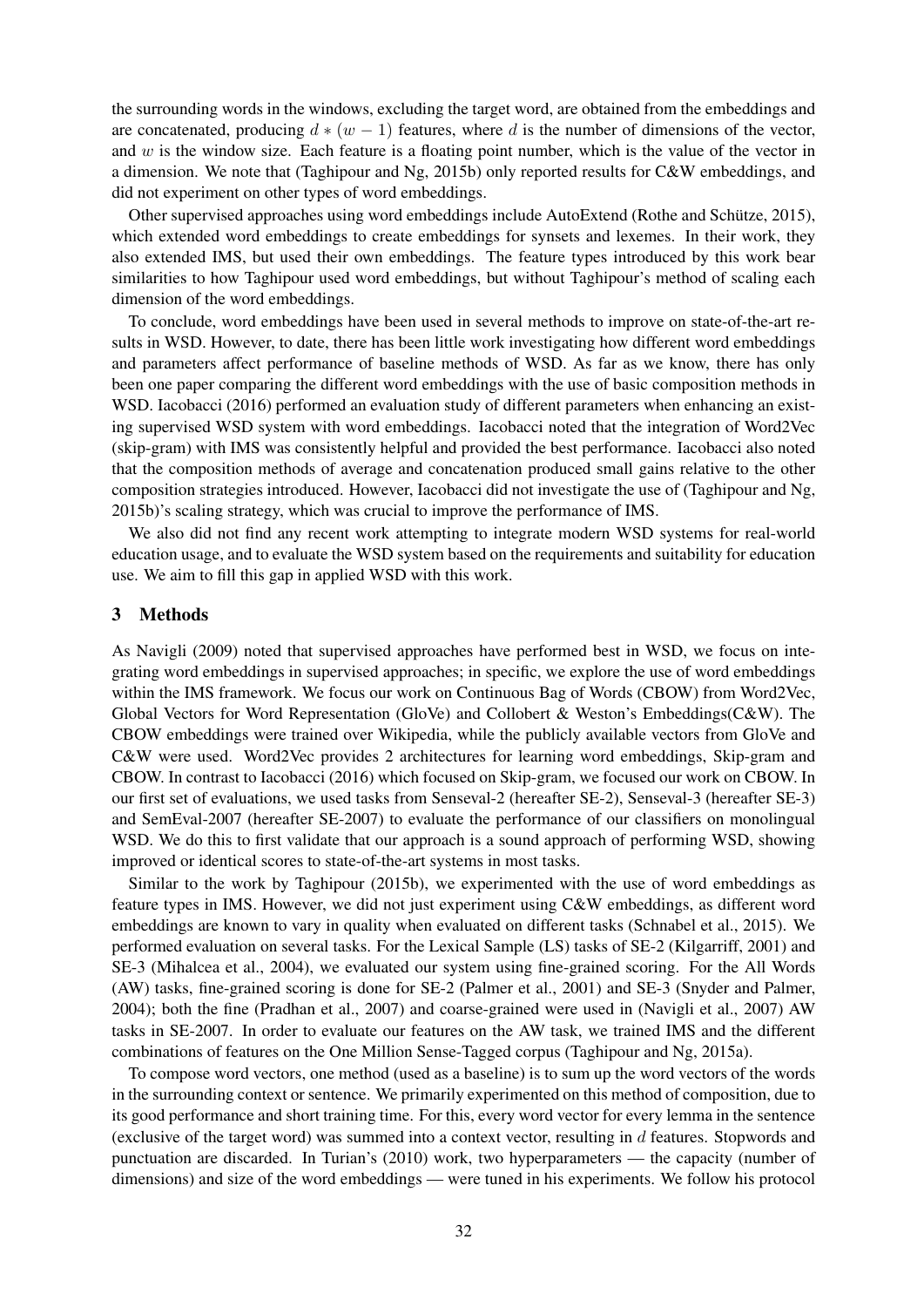and perform the same in our experiments.

As the remaining features in IMS are binary features, they are not comparable to the word embeddings which can have unbounded values, leading to unbalanced influence. As suggested by Turian (2010), we should scale down the word embeddings values to the same range as other features. The embeddings are scaled to control their standard deviations. We implement a variant of this technique as done by Taghipour (2015b), in which we set the target standard deviation for each dimension. A comparison of different values of the scaling parameter,  $\sigma$  is done. For each  $i \in \{1, 2, ...d\}$ :

 $E_i \leftarrow \sigma \times \frac{E_i}{stdev}$  $\frac{E_i}{statev(E_i)}$ , where  $\sigma$  is a scaling constant that sets the target standard deviation

Similar to Turian (2010) and Taghipour (2015b), we found that a value of 0.1 for  $\sigma$  works well, as seen in Table 1. We evaluate the effect of varying the scaling factor with the feature of the sum of the surrounding word vectors, and find that the summation feature works optimally with 50 dimensions.

| <b>Method</b>                  | <b>SE-2 LS</b> | <b>SE-3 LS</b> |
|--------------------------------|----------------|----------------|
| C&W, unscaled                  | 0.569          | 0.641          |
| C&W, $\sigma_{=0.15}$          | 0.665          | 0.731          |
| C&W, $\sigma_{=0.1}$           | 0.672          | 0.739          |
| C&W, $\sigma$ <sub>=0.05</sub> | 0.664          | 0.735          |

Table 1: Effects on accuracy when varying scaling factor on C&W embeddings

In Table 2, we evaluate the performance of our system on both the LS and AW tasks of SE-2 (held in 2001) and SE-3's (held in 2004), and the AW tasks of SE-2007, which were evaluated on by Zhong and Ng (2010). We obtain statistically significant improvements over IMS on the LS tasks. Our enhancements to IMS to make use of word embeddings also give better results on the AW task than the original IMS, the respective Rank 1 systems from the original shared tasks, and several recent systems developed and evaluated evaluated on the same tasks. We note that although our system increased accuracy on IMS on several AW tasks, the differences were not statistically significant (as measured using McNemar's test for paired nominal data).

It can be seen that the simple enhancement of integrating word embedding using the baseline composition method, followed by the scaling step, improves IMS, and we get performance comparable to or better than the Rank 1 systems in many tasks.

As word embeddings with higher dimensions increases the feature space of IMS, this may lead to overfitting on some datasets. We believe, this is why a smaller number of dimensions work better in the LS tasks. However, as seen in Table 3, this effect was not observed in the AW task. We also note that relatively poorer performance in the LS tasks may not necessarily result in poor performance in the AW task. We see from the results that the combination of (Taghipour and Ng, 2015b)'s scaling strategy and summation produced results better than the proposal in (Iacobacci et al., 2016) to concatenate and average (0.651 and 0.654), suggesting that the scaling factor is important for the integration of word embeddings for supervised WSD.

#### 3.1 LSTM Network

A Long Short Term Memory (LSTM) network is a type of Recurrent Neural Network which has recently been shown to have good performance on many NLP classification tasks. The potential benefit of using an approach using LSTM over our existing approach in IMS is this is that an LSTM network is able to use more information about the sequence of words. For WSD, Kågebäck & Salomonsson (2016) explored the use of bidirectional LSTMs. In our approach, we explore a simpler naïve approach instead.

For the Lexical Sample tasks, we train the model on the training data provided for the task. For the All Words task, we trained the model on the One Million Sense-Tagged dataset. For each task, similar to IMS, we train a model for each word, using GloVe word embeddings as the input layer.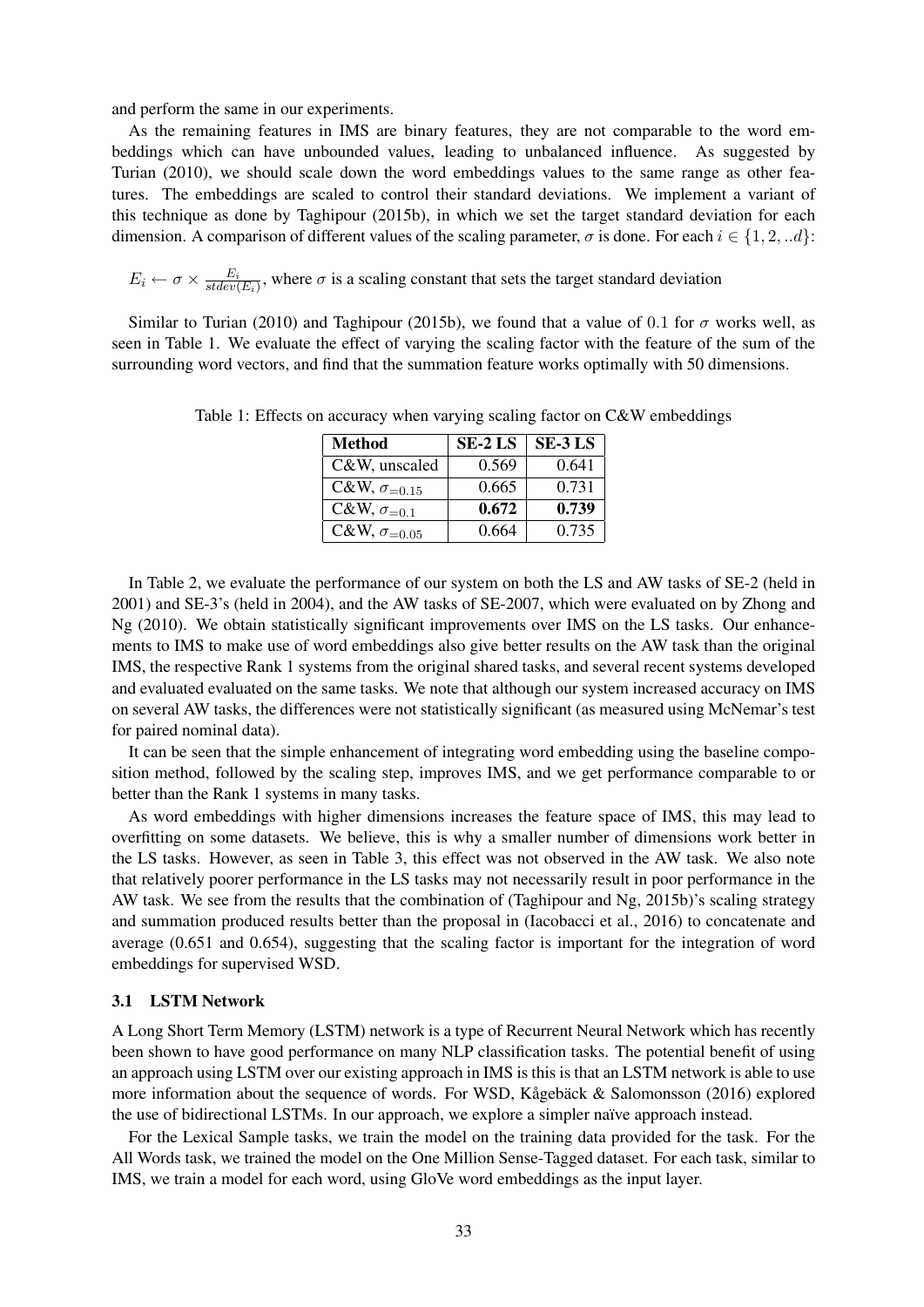| <b>Method</b>                         | $SE-2$ | $SE-3$ | $SE-2$                   | $SE-3$ | <b>SE-2007</b> | <b>SE-2007</b> |
|---------------------------------------|--------|--------|--------------------------|--------|----------------|----------------|
|                                       | LS     | LS     | AW                       | AW     | Fine-          | Coarse-        |
|                                       |        |        |                          |        | grained        | grained        |
| $IMS +$<br>CBOW $\sigma_{=0.1}$ (pro- | 0.680  | 0.741  | 0.677                    | 0.679  | 0.604          | 0.826          |
| posed)                                |        |        |                          |        |                |                |
| IMS + CBOW $\sigma_{=0.15}$ (pro-     | 0.670  | 0.734  | 0.673                    | 0.675  | 0.615          | 0.828          |
| posed)                                |        |        |                          |        |                |                |
| <b>IMS</b>                            | 0.653  | 0.726  | 0.682                    | 0.674  | 0.585          | 0.816          |
| Rothe and Schütze (2015)              | 0.666  | 0.736  |                          |        |                |                |
| Taghipour and $Ng(2015b)$             | 0.662  | 0.734  | $\overline{\phantom{a}}$ | 0.682  |                |                |
| (Iacobacci et al., 2016)              | 0.699  | 0.752  | 0.683                    | 0.682  | 0.591          |                |
| (Chen et al., 2014)                   |        |        |                          |        |                | 0.826          |
| Rank 1 System                         | 0.642  | 0.729  | 0.69                     | 0.652  | 0.591          | 0.825          |
| <b>Baseline</b><br>(Most<br>Frequent  | 0.476  | 0.552  | 0.619                    | 0.624  | 0.514          | 0.789          |
| Sense & Wordnet Sense 1)              |        |        |                          |        |                |                |

Table 2: Comparison of systems by their accuracy score on both Lexical Sample and All Words tasks. Rank 1 system refers to the top ranked system in the respective shared tasks.

The performance of the naïve LSTM is poor in both type of tasks, as seen in Table 4. The models converge to just using the most common sense for the AW task. A possible reason for this is overfitting. WSD is known to suffer from data sparsity. Although there are many training examples in total, as we train a separate model for each word, many individual words only have few training examples. We note other attempts to use neural networks for WSD may have run into the same problem. Taghipour and Ng (2015b) indicated the need to prevent overfitting while using a neural network to adapt C&W embeddings by omitting a hidden layer and adding a Dropout layer, while Kågebäck and Salomonsson (2016) developed a new regularization technique in their work.

## 4 English-Chinese Cross-Lingual Word Sense Disambiguation

We now evaluate our proposal on the Cross-Lingual Word Sense Disambiguation task. One key application of such task is to facilitate language learning systems. For example, *MindTheWord*<sup>4</sup> and *Word-News* (Chen et al., 2015) are two applications that allow users to learn vocabulary of a second language in context, in the form of providing translations of words in an online article. In this work, we model this problem of finding translations of words as a variant of WSD, Cross-Lingual Word Sense Disambiguation, as formalized in (Chen et al., 2015).

In the previous section, we have validated and compared enhancements to IMS using word embeddings. These have produced results comparable to, and in some cases, better than state-of-the-art performance on the monolingual WSD tasks. We further evaluate our approach for use in the Cross-Lingual Word Sense Disambiguation for performing contextually appropriate translations of single words. To accomplish this, we first construct a English–Chinese Cross-Lingual WSD dataset. For our sense inventory, we work with the existing dictionary in the open-source educational application, WordNews (Chen et al., 2015), which contains a dictionary of English words and their possible Chinese translations. We finally deploy the trained system as a fork of the original WordNews.

## 4.1 Dataset

As far as we know, there is no existing publicly available English–Chinese Cross-Lingual WSD dataset. To evaluate our proposal, therefore, we hired human annotators to construct such an evaluation dataset using sentences from recent news articles. As the dataset is constructed using recent news data, it is a

<sup>4</sup>https://chrome.google.com/webstore/detail/mindtheword/fabjlaokbhaoehejcoblhahcekmogbom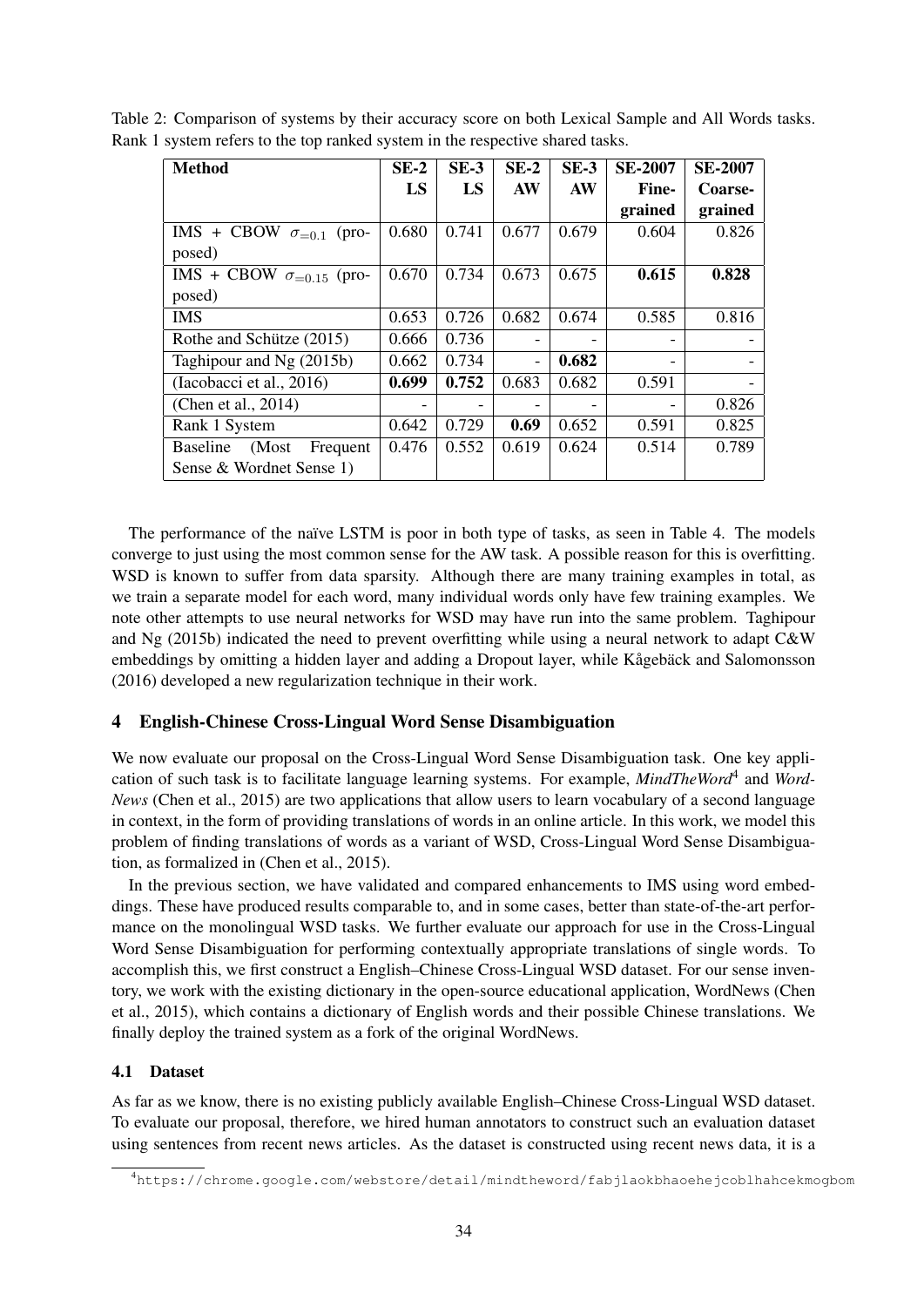| <b>Type</b> | <b>Size</b> | <b>Compose</b> | <b>Scaling</b> | $SE-2$ | $SE-3$ | $SE-2$ | $SE-3$ | <b>SE-2007</b> | <b>SE-2007</b> |
|-------------|-------------|----------------|----------------|--------|--------|--------|--------|----------------|----------------|
|             |             |                |                | LS     | LS     | AW     | AW     | Fine-          | Coarse-        |
|             |             |                |                |        |        |        |        | grained        | grained        |
|             |             |                | 0.05           | 0.666  | 0.734  | 0.679  | 0.673  | 0.594          | 0.818          |
| C&W         | 50          | Sum            | 0.1            | 0.671  | 0.738  | 0.678  | 0.673  | 0.6            | 0.819          |
|             |             |                | 0.15           | 0.666  | 0.732  | 0.675  | 0.672  | 0.598          | 0.817          |
|             |             |                | 0.05           | 0.672  | 0.744  | 0.68   | 0.677  | 0.604          | 0.824          |
| <b>CBOW</b> | 50          | Sum            | 0.1            | 0.68   | 0.741  | 0.677  | 0.679  | 0.604          | 0.826          |
|             |             |                | 0.15           | 0.67   | 0.734  | 0.673  | 0.675  | 0.615          | 0.828          |
|             |             |                | 0.05           | 0.675  | 0.738  | 0.676  | 0.678  | 0.596          | 0.819          |
| GloVe       | 50          | Sum            | 0.1            | 0.679  | 0.741  | 0.678  | 0.68   | 0.594          | 0.819          |
|             |             |                | 0.15           | 0.674  | 0.731  | 0.68   | 0.678  | 0.591          | 0.819          |
|             |             |                | 0.05           | 0.679  | 0.742  | 0.679  | 0.68   | 0.602          | 0.823          |
| <b>CBOW</b> | 200         | Sum            | 0.1            | 0.669  | 0.731  | 0.676  | 0.675  | 0.602          | 0.82           |
|             |             |                | 0.15           | 0.651  | 0.715  | 0.667  | 0.673  | 0.594          | 0.822          |
|             |             |                | 0.05           | 0.682  | 0.741  | 0.68   | 0.682  | 0.6            | 0.823          |
| GloVe       | 200         | Sum            | 0.1            | 0.666  | 0.73   | 0.677  | 0.679  | 0.591          | 0.827          |
|             |             |                | 0.15           | 0.654  | 0.706  | 0.674  | 0.675  | 0.591          | 0.826          |
| C&W         | 50          | Concat         | 0.1            | 0.659  | 0.724  | 0.679  | 0.674  | 0.585          | 0.818          |
| <b>CBOW</b> | 50          | Concat         | 0.1            | 0.66   | 0.725  | 0.678  | 0.672  | 0.581          | 0.816          |
|             | 200         |                | 0.1            | 0.667  | 0.729  | 0.675  | 0.67   | 0.591          | 0.819          |
| GloVe       | 50          |                | 0.1            | 0.657  | 0.722  | 0.679  | 0.671  | 0.583          | 0.818          |
|             | 200         | Concat         | 0.1            | 0.664  | 0.728  | 0.677  | 0.669  | 0.587          | 0.817          |

Table 3: Accuracy of adding word embeddings to IMS, with different parameters, on SE-2, SE-3 LS and AW tasks and SE-2007 AW task

Table 4: Accuracy of a basic LSTM approach on the Lexical Sample and All Words tasks.

| Method                           | SE-2 LS | SE-3 LS | SE-2 AW                  | SE-3 AW |
|----------------------------------|---------|---------|--------------------------|---------|
| LSTM approach (Proposed)         | 0.458   | 0.603   | 0.619                    | 0.623   |
| IMS                              | 0.653   | 0.726   | 0.682                    | 0.674   |
| (Kågebäck and Salomonsson, 2016) | 0.669   | 0.734   | $\overline{\phantom{0}}$ |         |
| Rank 1 System during the task    | 0.642   | 0.729   | 0.69                     | 0.652   |
| <b>Baseline</b>                  | 0.476   | 0.552   | 0.619                    | 0.624   |

good representation for the use case in WordNews. To facilitate future research, we have released the dataset to the public.<sup>5</sup>

To obtain the gold standard for this data set, we hired 18 annotators to select the right translations for a given word and its context. There are 697 instances in total in our dataset, with a total of 251 target words to disambiguate, that were each multiply-annotated by 3 different annotators. Each annotator disambiguated 110+ instances (15 annotators with 116 instances, 3 with 117) in hard-copy. The annotators are all bilingual undergraduate students, who are native Chinese speakers.

For each instance, which contains a single English target word to disambiguate, we include the sentence it appears in and its adjacent sentences as its context. Each instance contains possible translations of the word. The annotators selected all Chinese words that had an identical meaning to the English target word. If the word cannot be appropriately translated, we instructed annotators to leave the annotation blank. The annotators provided their own translations if they believe that there is a suitable translation, but which was not provided by the crawled dictionary.

<sup>5</sup>https://kanghj.github.io/english\_chinese\_news\_clwsd\_dataset/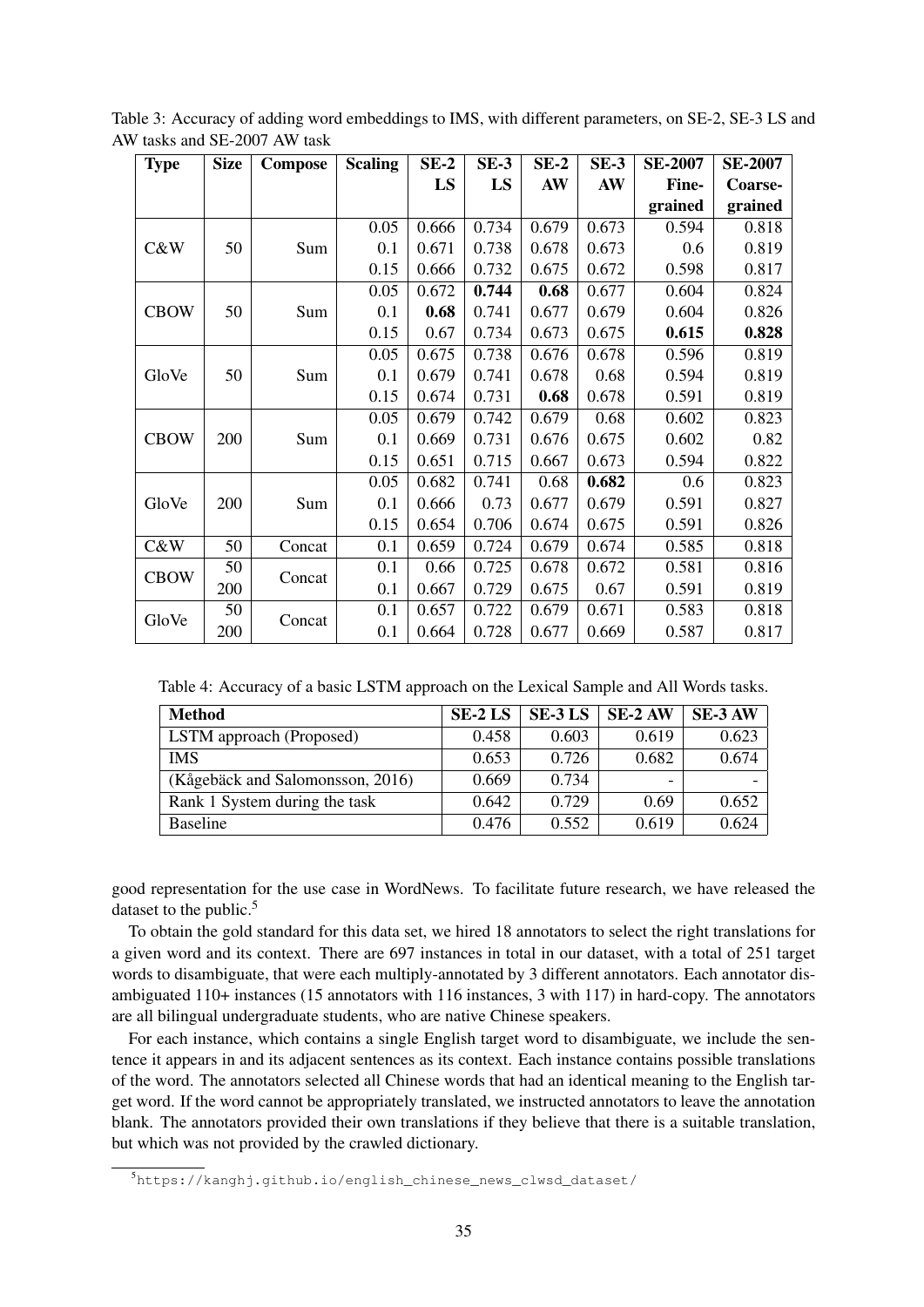The concept of a sense is a human construct, and therefore, as earlier elaborated on when discussing sense granularity, it is may be difficult for human annotators to agree on the correct answer. Our annotation task differs from the usual since we allow users to select multiple labels and can also add new labels to each case if they do not agree with any label provided. As such, applying the Cohen's Kappa as it is for measuring the inter-annotator agreement as it is does not work for our annotated dataset. We are also unable to compute the probably of chance agreement by word, since there are few test instances per word in our dataset.

The Kappa equation is given as  $\kappa = \frac{p_A - p_E}{1 - p_E}$  $\frac{1-A-p_E}{1-p_E}$ . To compute  $p_A$  for  $\kappa$ , we use a simplified, optimistic approach where we select one annotated label out of possibly multiple selected labels for each annotator. We always choose the label that results in an agreement between the pair, if such a label exist. For  $p_E$ (the probability of chance agreement), as the labels of each case are different, we consider the labels in terms of how frequent they occur in the training data. We only consider the top 3 most frequent senses for each word due to the skewness of the sense distribution. We first compute the probability of an annotator selecting each of the top three frequent senses,  $p_E$  is then equals to the sum of the probability that both annotators selected one of the three top senses by chance.

The pairwise value by this proposed method of  $\kappa$  is obtained is 0.42. We interpreted this as a moderate level of agreement. We note that there is a large number of possible labels for each case, which is known to affect the value of  $\kappa$  negatively. This is exacerbated as we allow the annotators to add new labels.

In this annotation task, as we consider the possible translations as fine-grained, the value of agreement is likely to be underestimated in this case. Hence, we believe that clustering of similar translations during annotation is required in order to deal with the issue of sense granularity in Cross-Lingual WSD. To overcome this problem, we used different configurations of granularity during evaluation of our system. For all configurations, we remove instances from the dataset if it does not have a correct sense.

We also noticed that some target words were part of a proper noun, such as the word 'white' in 'White House'. This led to some confusion among annotators, so we omitted instances where the target word is part of a proper noun. Statistics of the test dataset after filtering out different cases are given in Table 5.

| <b>Configuration</b>                                 | $\#$ of instances $\ $ | # of unique target words |
|------------------------------------------------------|------------------------|--------------------------|
| Include all                                          | 653                    |                          |
| Exclude instances with OOV annotations               | 481                    | 206                      |
| Exclude instances without at least partial agreement | 412                    | 192                      |
| Exclude instances without complete agreement         | 229                    | 136                      |

Table 5: Statistics of our new annotated Chinese-English crosslingual WSD dataset. Out-of-vocabulary (OOV) annotations refer to annotations added by the annotators

#### 4.2 Experiments

As previously described, IMS is a supervised system requiring training data before use. We constructed data by processing a parallel corpus, the news section of the UM-Corpus (Tian et al., 2014), and performing word alignment. We used the dictionary provided by (Chen et al., 2015) as the sense inventory, which we further expanded using translations from Bing Translator and Google Translate. For construction of the training dataset, word alignment is used to assign Chinese words as training labels for each English target word. GIZA++ (Och and Ney, 2003) is used for word alignment. To evaluate our system, we compare the results of the method described in (Chen et al., 2015), which uses Bing Translator and word alignment to obtain translations. We use the configuration where every annotation is considered to be correct for our main evaluation since this is closer to a coarse-grained evaluation.

It can be seen that word embeddings improves the performance on Cross-Lingual WSD. Similar to our observations for monolingual WSD, the use of both CBOW and GLoVe improved performance. However, the improvements from the word embeddings feature type over IMS was not statistically significant at 95% confidence level. This is attributed to the small size of the dataset.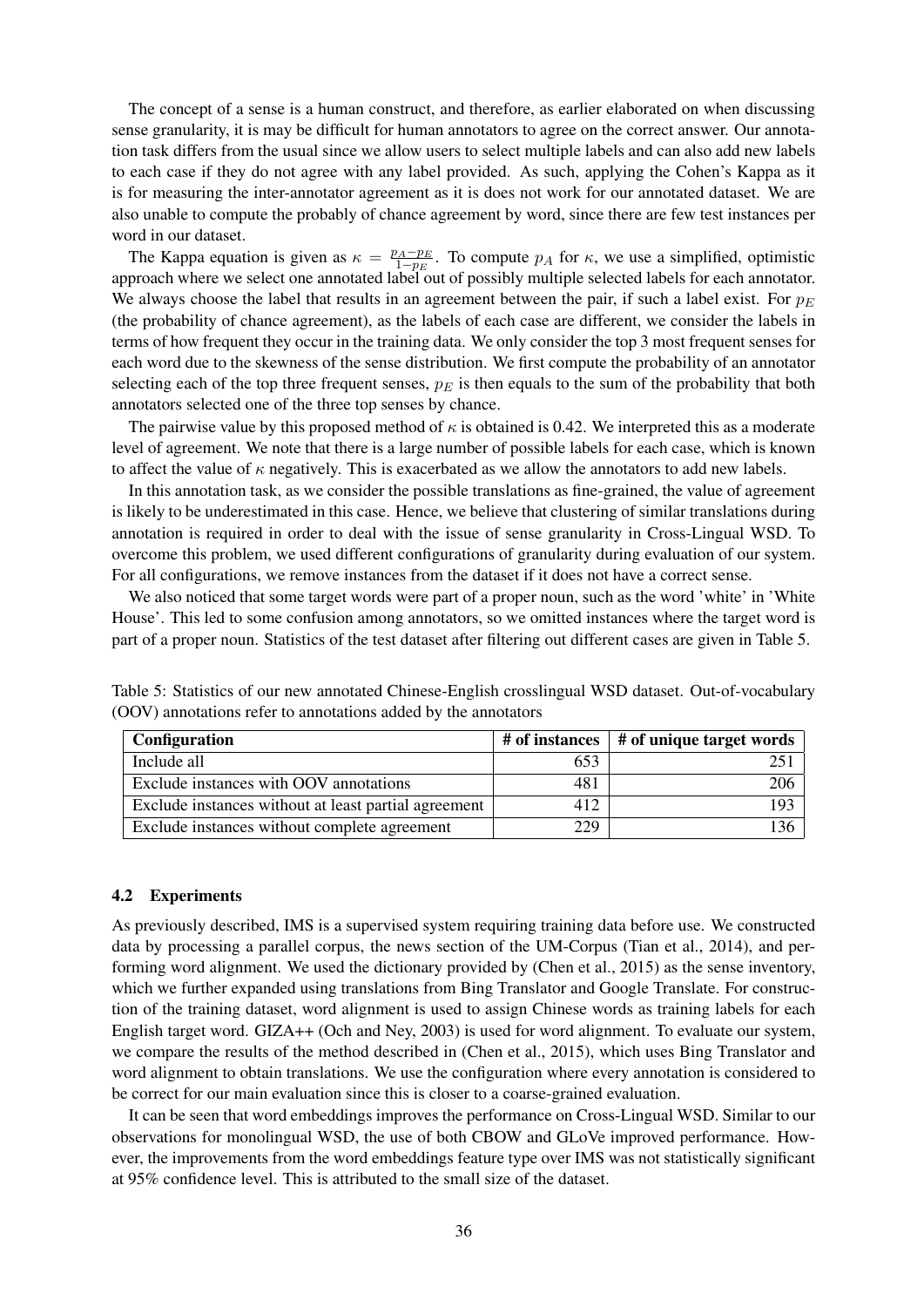| <b>Method</b>                                          | Accuracy |
|--------------------------------------------------------|----------|
| Bing Translator $+$ word alignment (baseline)          | 0.559    |
| <b>IMS</b>                                             | 0.752    |
| IMS + CBOW, 50 dimensions, $\sigma_{=0.05}$ (proposed) | 0.763    |
| IMS + CBOW, 50 dimensions, $\sigma_{=0.1}$ (proposed)  | 0.772    |
| IMS + CBOW, 50 dimensions, $\sigma_{=0.15}$ (proposed) | 0.767    |

Table 6: Results of our systems on the Cross-Lingual WSD dataset, excluding named entities. Instances with out-of-vocabulary annotations are removed. All annotations are considered correct answers.

### 4.3 Bing Translator results

We wish to highlight and explain the poor performance of Bing Translator with our annotated dataset as seen in Table 6. This could be because Bing Translator performs translation at the phrase level. Therefore, many of the target words are not translated individually and are translated only as part of a larger unit, making it less suitable for the use case in WordNews where only the translation of single words matter. For example, when translating the word "little" in "These are serious issues and themes, and sometimes little kids aren't ready to process and understand these ideas", Bing Translator provides a translation of "这些都是严重的问题和主题, 有时小孩 不准备处理和理解这些想法" but does not give an alignment for the word 'little' but instead provides an alignment for the entire multi-word unit "little kids". As such, the translation would not match any of the annotations provided by our annotators. This is an appropriate treatment since a user of an educational app requesting specifically a translation for the single word "little" should not see the translation of the phrase.

## 5 Conclusion

After we have evaluated the performance of the systems on the this Cross-Lingual WSD dataset, we integrate the top-performing system using word embeddings and the trained models into a fork of the WordNews system. We experimented and implemented with different methods of using word embeddings for supervised WSD. We tried two approaches, by enhancing an existing WSD system, IMS, and by trying a neural approach using a simple LSTM. We evaluated our apporach as well as various methods in WSD, against initial evaluations on the existing test data sets from Senseval-2, Senseval-3, SemEval-2007. In a nutshell, adding any pretrained word embedding as a feature type to IMS resulted in the system performing competitively or better than the state-of-the-art systems on many of the tasks. This supports (Iacobacci et al., 2016)'s conclusion that concluded that existing supervised approaches can be augmented with word embeddings to give better results.

Our findings also validated Iacobacci et al. (2016)'s findings that Word2Vec gave the best performance. However, we also note that, other than Word2Vec, other publicly available word embeddings, Collobert & Weston's embeddings and GLoVe also consistently enhanced the performance of IMS using the summation feature with little effort. Other than on the Lexical Sample tasks, where smaller word embeddings performed better, we also found that the number of dimensions did not affect results as much as the scaling parameter. Unlike Iacobacci et al. (2016), we also found that a simple composition method using summation already gave good improvements over the standard WSD features, provided that the scaling method described in (Taghipour and Ng, 2015b) was performed.

An additional key contribution of our work was to build a gold-standard English-Chinese Cross-Lingual WSD dataset constructed with sentences from real news articles and to evaluate our proposed word embedding approach under this scenario. Our compiled dataset was used as evaluation of the task of translating English words on online news articles. This dataset is made available publicly. We observed that word embeddings also improves the performance of WSD in our Cross-Lingual WSD setting.

As future work, we will examine how to expand the existing dictionary with more English words of varying difficulty and include more possible Chinese translations, as we note that there were several instances in the Cross-Lingual WSD dataset where the annotators did not choose an existing translation.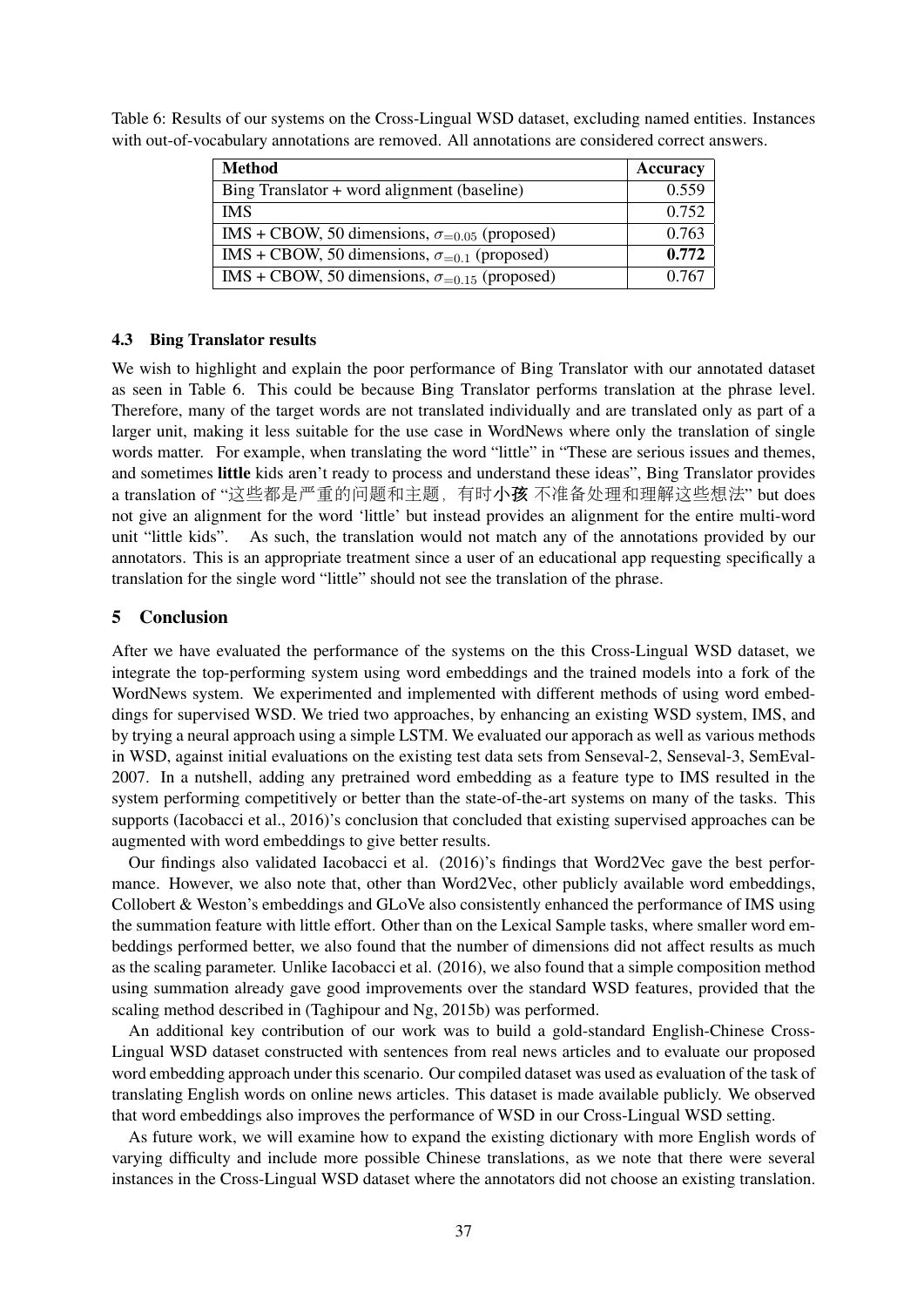#### References

- Xinxiong Chen, Zhiyuan Liu, and Maosong Sun. 2014. A unified model for word sense representation and disambiguation. In *Proceedings of the 2014 Conference on Empirical Methods in Natural Language Processing (EMNLP)*, pages 1025–1035, Doha, Qatar. Association for Computational Linguistics.
- Tao Chen, Naijia Zheng, Yue Zhao, Muthu Kumar Chandrasekaran, and Min-Yen Kan. 2015. Interactive second language learning from news websites. In *Proceedings of ACL Workshop on Natural Language Processing Techniques for Educational Applications (NLP-TEA'15)*, pages 34–42.
- Ronan Collobert and Jason Weston. 2008. A unified architecture for natural language processing: Deep neural networks with multitask learning. In *Proceedings of the 25th international conference on Machine learning*, pages 160–167. ACM.
- Philip Edmonds and Adam Kilgarriff. 2002. Introduction to the special issue on evaluating word sense disambiguation systems. *Natural Language Engineering*, 8(04):279–291.
- Ignacio Iacobacci, Taher Mohammad Pilehvar, and Roberto Navigli. 2016. Embeddings for word sense disambiguation: An evaluation study. In *Proceedings of the 54th Annual Meeting of the Association for Computational Linguistics (Volume 1: Long Papers)*, pages 897–907. Association for Computational Linguistics.
- Mikael Kågebäck and Hans Salomonsson. 2016. Word sense disambiguation using a bidirectional lstm. *arXiv preprint arXiv:1606.03568*.
- Adam Kilgarriff. 2001. English lexical sample task description. In *The Proceedings of the Second International Workshop on Evaluating Word Sense Disambiguation Systems*, pages 17–20. Association for Computational Linguistics.
- Els Lefever and Véronique Hoste. 2010. Semeval-2010 task 3: Cross-lingual word sense disambiguation. In *Proceedings of the 5th International Workshop on Semantic Evaluation*, pages 15–20, Uppsala, Sweden, July. Association for Computational Linguistics.
- Els Lefever and Veronique Hoste. 2013. Semeval-2013 task 10: Cross-lingual word sense disambiguation. In ´ *Second Joint Conference on Lexical and Computational Semantics (\*SEM), Volume 2: Proceedings of the Seventh International Workshop on Semantic Evaluation (SemEval 2013)*, pages 158–166, Atlanta, Georgia, USA, June. Association for Computational Linguistics.
- Rada Mihalcea, Timothy Anatolievich Chklovski, and Adam Kilgarriff. 2004. The Senseval-3 English lexical sample task. In *Senseval-3: Third International Workshop on the Evaluation of Systems for the Semantic Analysis of Text*. Association for Computational Linguistics.
- Tomas Mikolov, Kai Chen, Greg Corrado, and Jeffrey Dean. 2013. Efficient estimation of word representations in vector space. *CoRR*, abs/1301.3781.
- George A. Miller. 1995. Wordnet: A lexical database for english. *Commun. ACM*, 38(11):39–41, November.
- Roberto Navigli, Kenneth C Litkowski, and Orin Hargraves. 2007. Semeval-2007 task 07: Coarse-grained english all-words task. In *Proceedings of the 4th International Workshop on Semantic Evaluations*, pages 30–35. Association for Computational Linguistics.

Roberto Navigli. 2009. Word sense disambiguation: a survey. *ACM COMPUTING SURVEYS*, 41(2):1–69.

- Franz Josef Och and Hermann Ney. 2003. A systematic comparison of various statistical alignment models. *Computational Linguistics*, 29(1):19–51.
- Martha Palmer, Christiane Fellbaum, Scott Cotton, Lauren Delfs, and Hoa Trang Dang. 2001. English tasks: All-words and verb lexical sample. In *The Proceedings of the Second International Workshop on Evaluating Word Sense Disambiguation Systems*, pages 21–24. Association for Computational Linguistics.
- Jeffrey Pennington, Richard Socher, and Christopher D Manning. 2014. Glove: Global vectors for word representation. In *Proc. of the Empiricial Methods in Natural Language Processing (EMNLP 2014)*, volume 14, pages 1532–43.
- Sameer S Pradhan, Edward Loper, Dmitriy Dligach, and Martha Palmer. 2007. SemEval-2007 task 17: English lexical sample, SRL and all words. In *Proceedings of the 4th International Workshop on Semantic Evaluations*, pages 87–92. Association for Computational Linguistics.